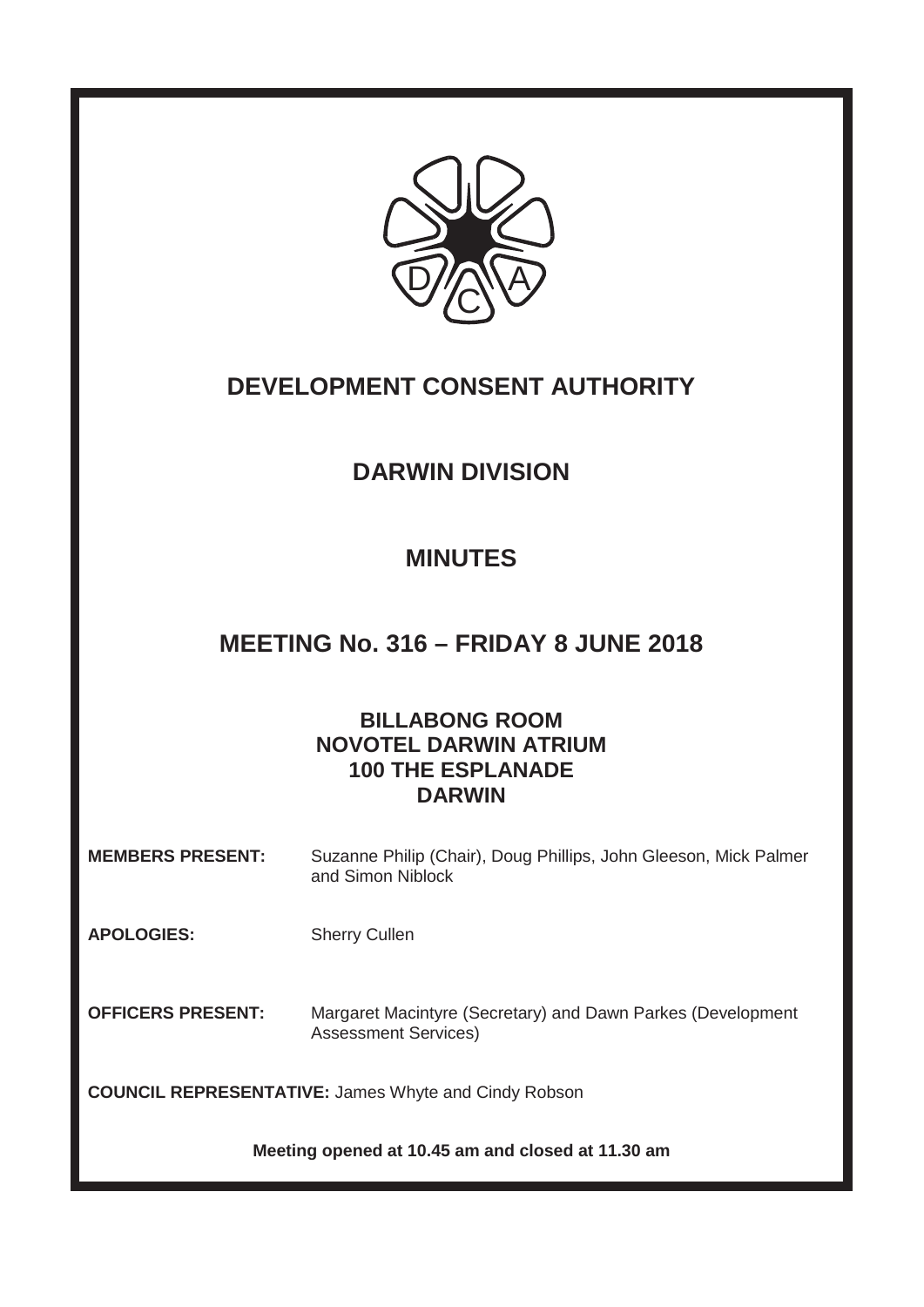**THE MINUTES RECORD OF THE EVIDENTIARY STAGE AND THE DELIBERATIVE STAGE ARE RECORDED SEPARATELY. THESE MINUTES RECORD THE DELIBERATIVE STAGE. THE TWO STAGES ARE GENERALLY HELD AT DIFFERENT TIMES DURING THE MEETING AND INVITEES ARE PRESENT FOR THE EVIDENTIARY STAGE ONLY.** 

#### **ITEM 1 CARPORT ADDITION TO AN EXISTING SINGLE DWELLING WITH REDUCED PA2018/0154 FRONT AND SIDE SETBACKS LOT 10288 (19) GARRKKAR STREET, TOWN OF NIGHTCLIFF APPLICANT NAC PTY LTD**

Mr Michael Kuhn (NAC Pty Ltd) attended.

 Submitter in attendance: Lyons Development Corporation (LDC) represented by Mr Jeremy Clark (Development Manager - LDC) and Mr Frank Eyndhoven (Elton).

**RESOLVED** That, pursuant to section 53(c) of the *Planning Act*, the Development Consent **95/18** Authority refuse to consent to the application to develop Lot 10288 (19) Garrkkar Street, Town of Nightcliff for the purpose of a carport addition to an existing single dwelling with reduced front and side setbacks for the following reasons:

#### **REASONS FOR THE DECISION**

1. Pursuant to section 51(a) of the *Planning Act,* the consent authority must take into consideration the planning scheme that applies to the land to which the application relates.

 The subject land is within zone SD17. The purpose of this zone is to facilitate the subdivision, use and development of the land as a residential estate. Development Permit DP09/0309 approved a setback plan for the subject land allowing a single dwelling to be developed with a reduced front setback (3m) in return for greater setbacks to the side (2.5m) and rear (3.5m). The following reasons were given for supporting a variation to the reduced front setback:

- x *The proposed development is consistent with all other relevant provisions of the Scheme for single dwellings on individual lots and only street setbacks are reduced. Side and rear setbacks are simultaneously increased in order to improve the visual and acoustic privacy between adjoining properties in addition to minimising building mass.*
- x *The proposed setbacks are consistent with approved setbacks for Stages 1 through 7 of the Lyons development and are unlikely to have an adverse impact on the streetscape or on the existing and future amenity of neighbouring properties, as the integrated varying street setbacks will facilitate the development of a cohesive streetscape unique to the Lyons development.*

The application proposes to further reduce the front setback to 0m (1.2m to the columns) and the side setback to 0.5m.

The Authority determined that the application is not only inconsistent with the requirements of Clause 7.3 (Building Setbacks of Residential Buildings…) but also the endorsed setback plan approved through DP09/0309.

Page 2 of 17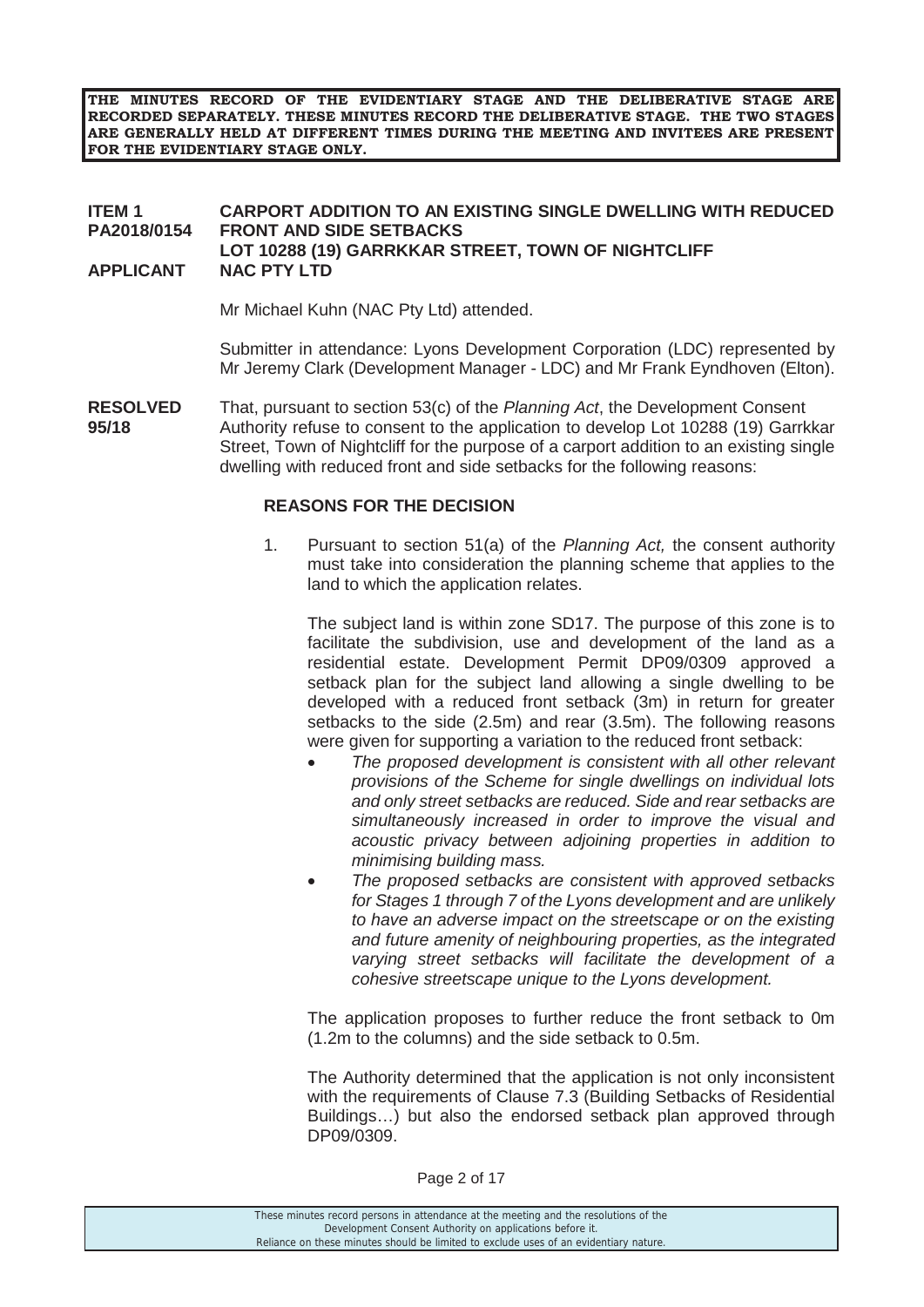The Authority noted that the existing development has taken advantage of the reduced front setback afforded to it through DP09/0309 and any further encroachment into the front setback would jeopardise the reasons for decision in endorsing a specific setback plan for the subject land.

2. Pursuant to Clause 2.5 (Exercise of Discretion by the Consent Authority) of the NT Planning Scheme, the Authority may consent to the development of land that does not meet the standards set out in Parts 4 or 5 if it satisfied that special circumstances justify the giving of consent.

 In addressing special circumstances the applicant stated that the construction of the proposed carport is providing the dwelling with something that has previously not been provided and that this form of structure is a necessary item in living in the tropics such as Darwin and the surrounding areas. The applicant also noted that the landowners have two teenage children with cars. The application identified that the subject land is setback further from the road reserve than the neighbouring properties due to its location on the cul-de-sac and therefore the visual effect of the proposed carport would be exactly the same.

The Authority noted the applicant's comments but were not satisfied that there were any special circumstances to justify the giving of consent to support the proposed front and side setback variations. The Authority noted that the current dwelling includes a double garage and that the design of the building has taken advantage of the reduced setback afforded to it through the endorsed setback plan for the subject land.

3. Pursuant to section 51(e) of the *Planning Act*, the consent authority must take into consideration any submissions made under section 49, and any evidence or information received under section 50, in relation to the development application.

 One submission was received under section 49 in relation to the development application. The submission was made by the Lyons Development Corporation (LDC) for and on behalf of the Lyons Joint Venture. The submission objected to the application on the following grounds:

- Non-compliance of the proposal with the owners original Contract of Sale.
- Non-compliance of the proposal with a legally binding perpetual Covenant imposed on the property's deed of transfer, requiring compliance with the Lyons Design Guidelines.
- Incompatibility with the intent of the Design Guidelines.
- Non-compliance with specific clauses of the Design Guidelines relating to building setbacks and further setbacks to carports.
- Non-compliance with the NT Planning Scheme.

 The subject land is burdened by a Covenant (dealing 686889). Clause 5.2 of the Covenant states that *the Covenanter must not construct, commence to construct, or make application under the Building Act* 

Page 3 of 17

These minutes record persons in attendance at the meeting and the resolutions of the Development Consent Authority on applications before it. Reliance on these minutes should be limited to exclude uses of an evidentiary nature.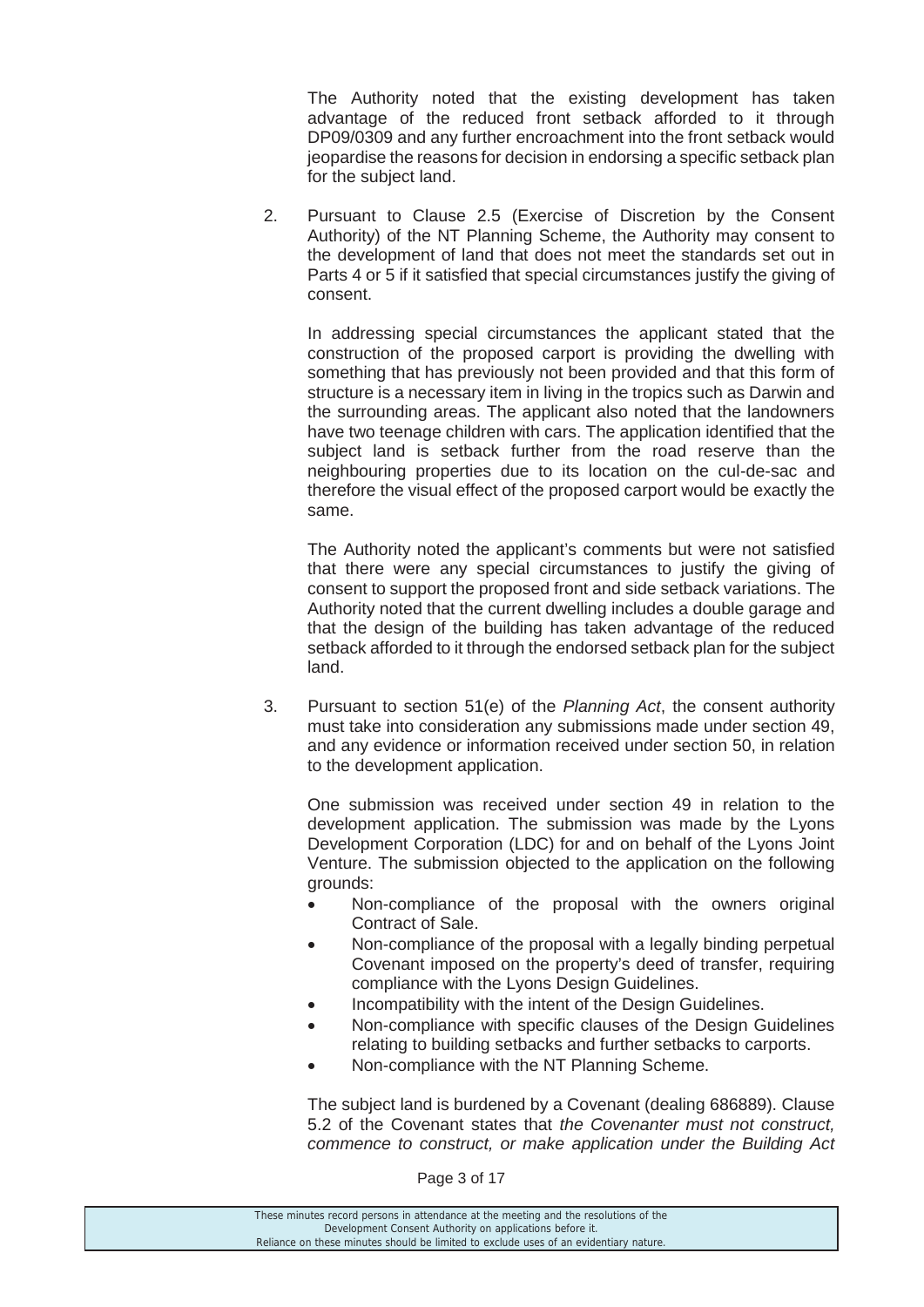*(NT) and/or Planning Act (NT) to Construct any building or landscaping in, on or over the property without first applying for, and obtaining, the prior written approval of the LDR to the construction of such building and landscaping*. The development application did not include written approval of the LDR and the submitter advised that approval would not be granted.

4. Pursuant to section 51(n) of the *Planning Act*, the consent authority must take into consideration the potential impact on the existing and future amenity of the area in which the land is situated.

The subject land is situated in the established suburb of Lyons. Lyons is a master planned suburb developed in accordance with the provisions of specific use zone SD17 and subject to site specific setback plans. As a result of the endorsed setback plans and the developer design guidelines, the suburb has uniformed streetscapes with a distinguishing feature being that carports do not protrude further forward than the main building line. While houses sit further forward than the traditional 6m setback, this is offset with wider side and rear setbacks resulting in wide spaces between houses and increased opportunity for landscaping. The application proposes to reduce both the front and side setback and would result in the carport sitting forward of the main building line which the Authority determined would alter the existing streetscape and have a negative impact on the existing and future amenity of the area.

#### **ACTION:** Notice of Refusal

#### **ITEM 2 EXTENSION OF TIME FOR TWO YEARS<br>PA2012/0174 SECTION 4574 (9) MEL ROAD. HUNDRE** SECTION 4574 (9) MEL ROAD, HUNDRED OF BAGOT **APPLICANT LINCOLN AGNEN**

Mr Lincoln and Mrs Debra Agnen attended.

**RESOLVED** That, pursuant to section 59(3)(a) of the *Planning Act*, the Development Consent **96/18** • Authority consent to the application to extend the base period of Development Permit DP12/0260 for the purpose of a warehouse, ancillary office and caretaker's residence in a single storey building with a mezzanine floor at Section 4574 (9) Mel Road, Hundred of Bagot for a period of two years.

 **ACTION** Extension of Time

**ITEM 3 CLEARING OF NATIVE VEGETATION PA2018/0167 LOTS 9198 (7) ELLENGOWAN DRIVE, 9260 (77) LAKESIDE DRIVE & 9375 (422) TROWER ROAD, TOWN OF NIGHTCLIFF APPLICANT CHARLES DARWIN UNIVERSITY** 

Mr Jeremy Chin (CDU) and Mr Anthony Schuman (CDU) attended.

Page 4 of 17 **RESOLVED** That, pursuant to section 53(a) of the *Planning Act*, the Development Consent **97/18** Authority consent to the application to develop Lot 9198 (7 Ellengowan Drive), Lot 9260 (77 Lakeside Drive) and Lot 9375 (422 Trower Road), Town of Nightcliff for the purpose of clearing of native vegetation, subject to the following conditions: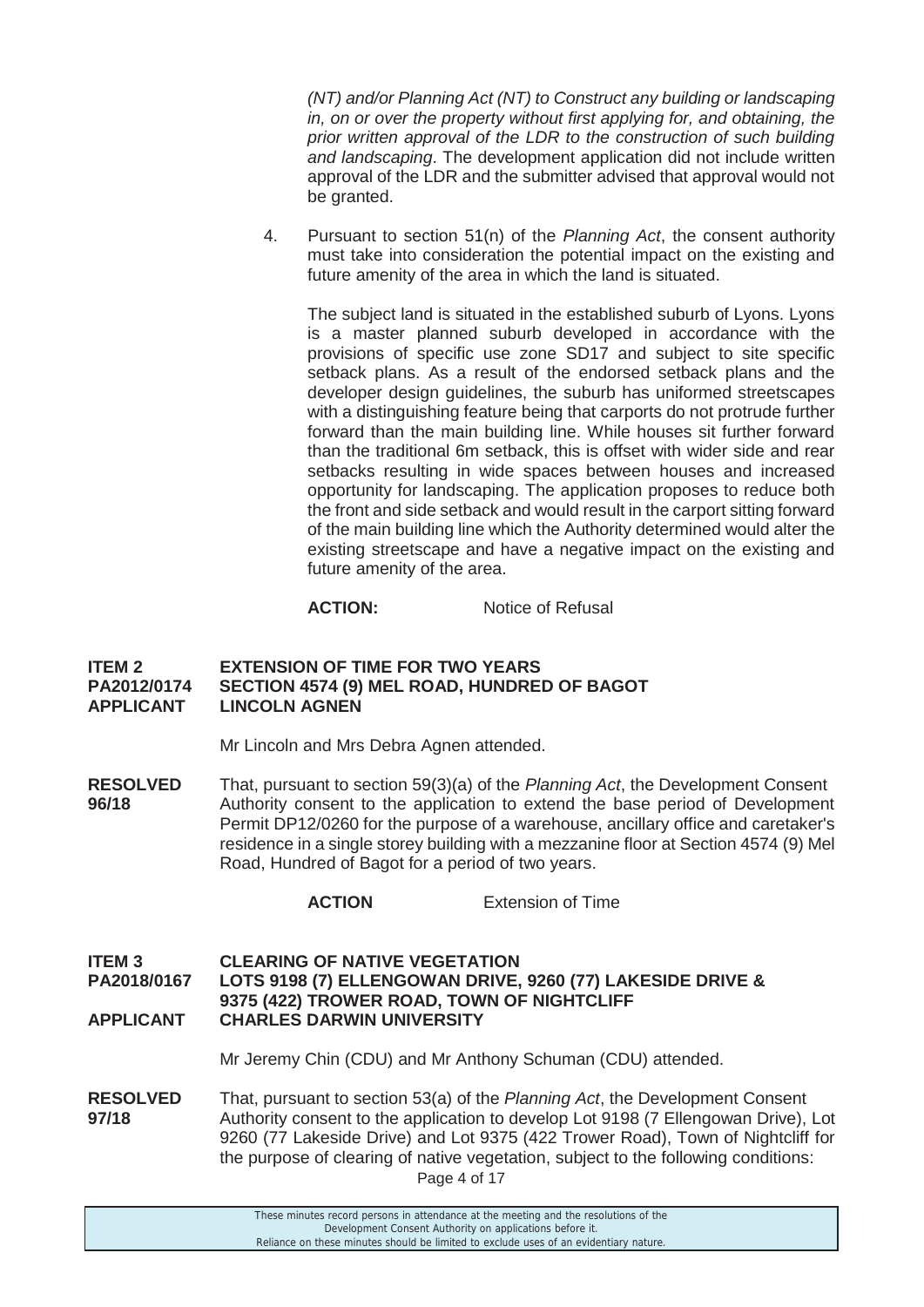#### **GENERAL CONDITIONS**

- 1. The works carried out under this permit shall be in accordance with the drawing numbered 2018/0167/01, endorsed as forming part of this permit.
- 2. The clearing of native vegetation is to be undertaken only in the areas identified on the endorsed drawing as "Permitted Clearing". All remaining native vegetation is to be maintained to the satisfaction of the consent authority.
- 3. The permit holder must ensure that the clearing operator has a copy of the permit, including the endorsed drawing, at all times during the clearing operation.
- 4. Appropriate erosion and sediment control measures are to be employed throughout the clearing and revegetation phases of the development to the satisfaction of the consent authority, including (but not limited to): retention of buffer zones where appropriate and measures to address seasonal timing of works, management of groundcover and minimisation of bare ground, maintenance of natural sheet flow patterns, and avoidance or removal of soil windrows or other surface modifications that create concentrated flow paths for runoff. Information regarding erosion and sediment control is available on the NTG website at https://nt.gov.au/environment/soil-land-vegetation.

#### **NOTE:**

1. The Aboriginal Areas Protection Authority recommends that the permit holder obtain an Authority Certificate to indemnify against prosecution under the *Aboriginal Sacred Sites Act*. For advice on how to obtain a certificate please contact the Aboriginal Areas Protection Authority.

### **REASONS FOR THE DECISION**

1. Pursuant to section 51(a) of the *Planning Act,* the consent authority must take into consideration the planning scheme that applies to the land to which the application relates.

 The application has been assessed against the applicable clauses of the Planning Scheme and was found to be fully complaint.

 The application proposes to clear an area of approximately 3ha within Zone CP. It should be noted that the main purpose of the clearing is for the removal of coffee bush and not native vegetation but it is inevitable that some native vegetation will be removed in the process of removing the coffee bush. The application stipulates that the clearing will assist the institution in carrying out its functions as a university by:

- Providing greater opportunities for research and studies into the endangered Black-footed Tree Rat.
- Allowing the universities ground maintenance staff to access and maintain the natural environment in the cleared areas.
- Providing practical teaching opportunities to the horticulture students during the replanting stage.

 The application proposes approximately 6000m² of clearing within Zone CN. The clearing is in line with the Charles Darwin University's

Page 5 of 17

These minutes record persons in attendance at the meeting and the resolutions of the Development Consent Authority on applications before it. Reliance on these minutes should be limited to exclude uses of an evidentiary nature.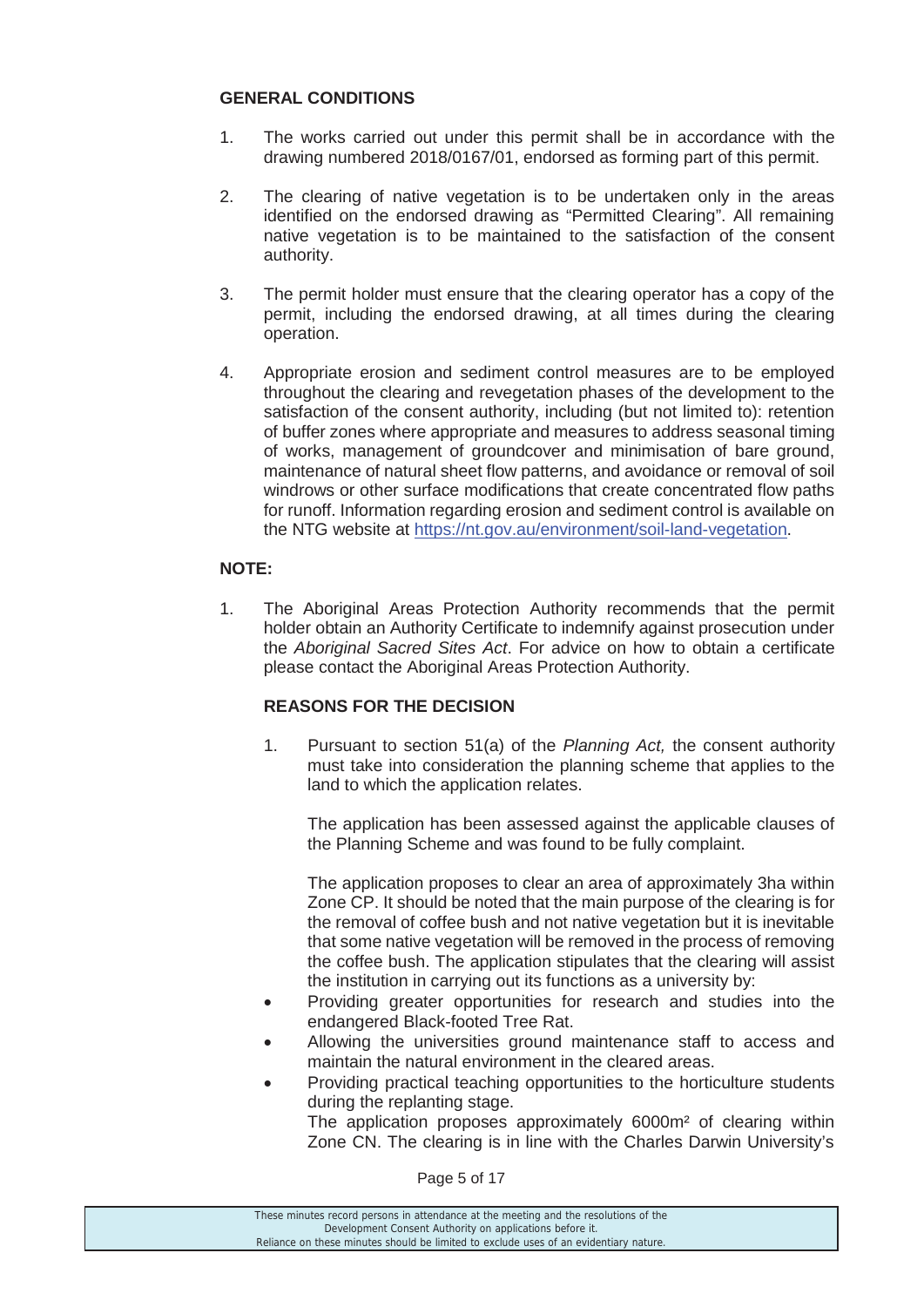Weed Management Plan which identifies coffee bush as a potential threat to the natural environment of the surrounding area. The proposed cleared area will be replanted with native vegetation through an agreement between the University and Greening Australia. As such, there is not expected to be any impact on the character of the area.

2. Pursuant to section 51(e) of the *Planning Act*, the consent authority must take into consideration any submissions made under section 49, and any evidence or information received under section 50, in relation to the development application.

 One (1) public submission was received from Mr Garry Wilson during the exhibition period under Section 49 of the *Planning Act* with respect to the proposal. Mr Wilson raised concerns in relation to the use of machinery to clear the coffee bush and recommended that alternative methods (such as chemical treatments) were used to minimise the loss of native vegetation. Mr Wilson also noted that the areas of clearing included sections that did not contain any observed coffee bush and that the removal of vegetation was so close to the coastal reserve paths and drainage lines and recommended that buffer areas are put in place to minimise impacts upon the amenity of the area. While Mr Wilson's concerns have been noted, the Department of Environment and Natural Resources (DENR) have provided advice that, as coffee bush is a weed and a staged and systematic removal process is proposed (as outlined in the Weed Management Plan included with the application), there will be no impact on listed species or sensitive habitat. The clearing of invasive stands of coffee bush will allow revegetation and the regeneration of native species, encouraging local biodiversity. DENR have advised that they support the planned revegetation of areas of weed removal with native vegetation.

3. Pursuant to section 51(h) of the *Planning Act*, the consent authority must take into consideration the merits of the proposed development as demonstrated in the application.

 The application suggests that the merits of the clearing and the subsequent implementation of the Weed Management Plan include:

- Improved biodiversity through the regrowth of natural vegetation;
- Allow native wildlife to move back into these areas and inhabit them;
- Provide research and study areas for the university staff and students;
- Allow access for university ground staff to maintain these areas and control/manage weeds; and
- In the bigger picture the management of weeds would be particularly beneficial to the adjacent Parks and Wildlife nature reserves and Crown lands Rapid Creek catchment area. Generally improve the amenity for the residents of the surrounding suburbs.
- 4. Pursuant to section 51(j) of the *Planning Act*, the consent authority must take into consideration the capability of the land to which the proposed development relates to support the proposed development and the effect of the development on the land and on other land, the physical characteristics of which may be affected by the development

#### Page 6 of 17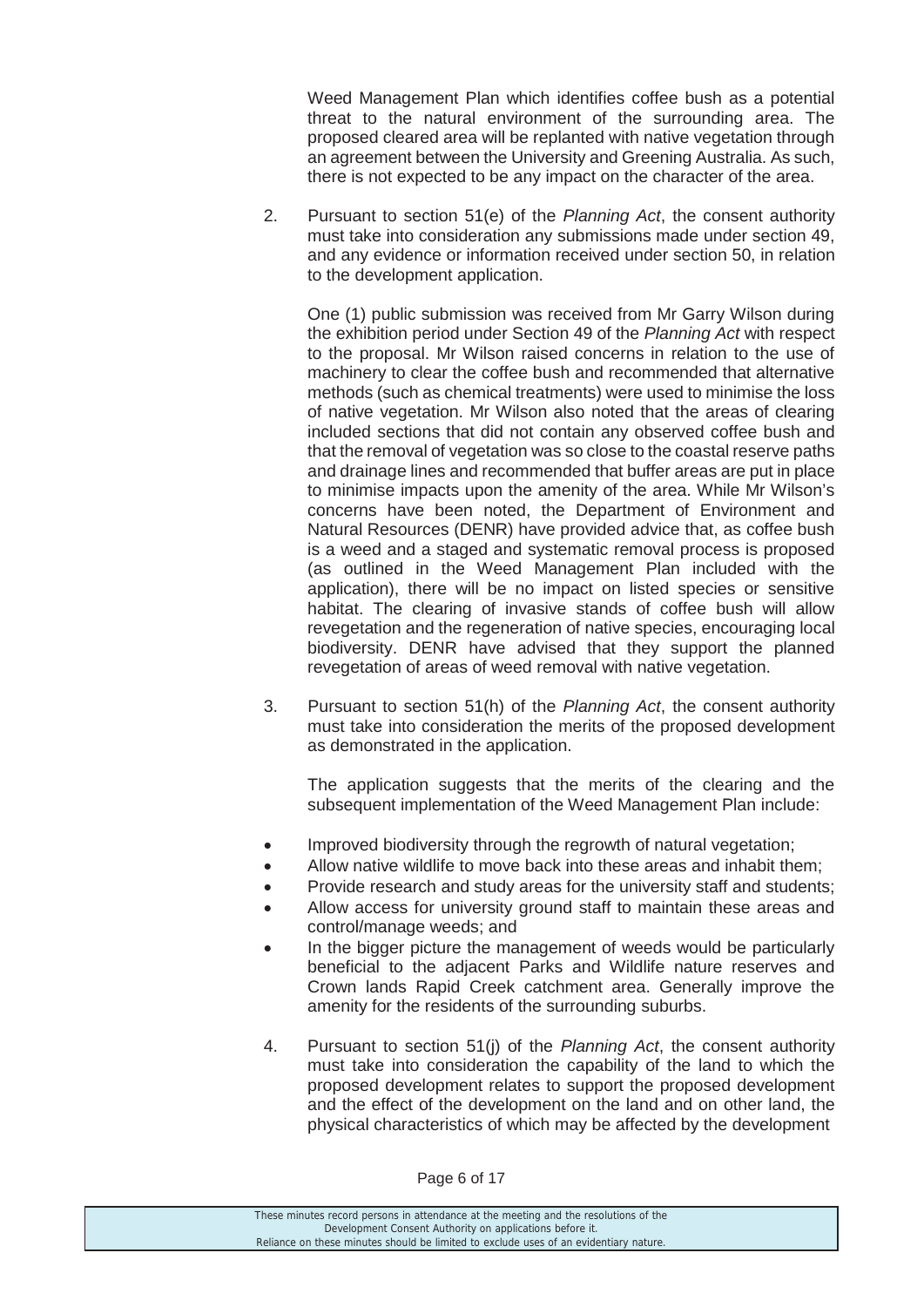The application includes a Weed Management Plan which identifies the areas to be cleared of coffee bush as dense regenerated savannah, mixed woodlands and lightly regenerated savannah. Characterised as mainly flat to gently sloping upland terrain. The infestations of coffee bush are described, ranging from individual isolated sites to densities of 5%, 10%, 25% and 50%-75%. The plan outlines a staged approach with areas of Coffee bush being eradicated systematically to ensure efforts can ultimately achieve effective weeds control.

 Specifically the application identifies the re-establishment of the natural vegetation that will provide areas of ecological value that will be a resource and asset to the university as an education facility.

 Both DENR and NT EPA have advised that they support the clearing proposed.

5. Pursuant to section 51(r) of the *Planning Act*, the consent authority must take into consideration any potential impact on natural, social, cultural or heritage values, including, for example, the heritage significance of a heritage place or object under the *Heritage Act.*

 The application includes a letter from the Aboriginal Areas Protection Authority (AAPA) that identified a number of registered sacred sites within the Lots 9198, 9260 and 9375. A map provided by AAPA indicates that these sites are not located within the areas proposed for clearing. As sites may be undiscovered, the AAPA highly recommends that an Authority Certificate be applied for any proposed works on or near Charles Darwin University. This is included as a notation of approval.

**ACTION:** Notice of Determination

**ITEM 4 40 X 2 BEDROOM MULTIPLE DWELLINGS, 37 MOTEL ROOMS AND PA2018/0086 GROUND LEVEL COMMERCIAL TENANCIES IN AN 18 STOREY BUILDING INCLUDING 1 BASEMENT LEVEL AND 5 ABOVE-GROUND CAR PARKING LEVELS LOT 2445 (9) DALY STREET, TOWN OF DARWIN APPLICANT NORTHERN PLANNING CONSULTANTS PTY LTD** 

> Mr Brad Cunnington (Northern Planning Consultants Pty Ltd) and Mr Michael Kalidonis attended.

> Mr Cunnington tabled an email from City of Darwin and a ground floor plan Option A.

**RESOLVED** That, the Development Consent Authority vary the requirements of Clause 6.3.2 **98/18** (Volumetric Controls in Central Darwin), Clause 6.3.3 (Urban Design Requirements in Central Darwin), Clause 6.5.3 (Parking Layout), and Clause 6.6 (Loading Bays) of the Northern Territory Planning Scheme, and pursuant to section 53(a) of the *Planning Act*, consent to the application to develop Lot 2445 (9) Daly Street, Town of Darwin for the purpose of 40 x 2 bedroom multiple dwellings, 37 motel rooms and ground level commercial tenancies in an 18 storey building including 1 basement level and 5 above-ground car parking levels, subject to the following conditions:

| These minutes record persons in attendance at the meeting and the resolutions of the  |
|---------------------------------------------------------------------------------------|
| Development Consent Authority on applications before it.                              |
| Reliance on these minutes should be limited to exclude uses of an evidentiary nature. |
|                                                                                       |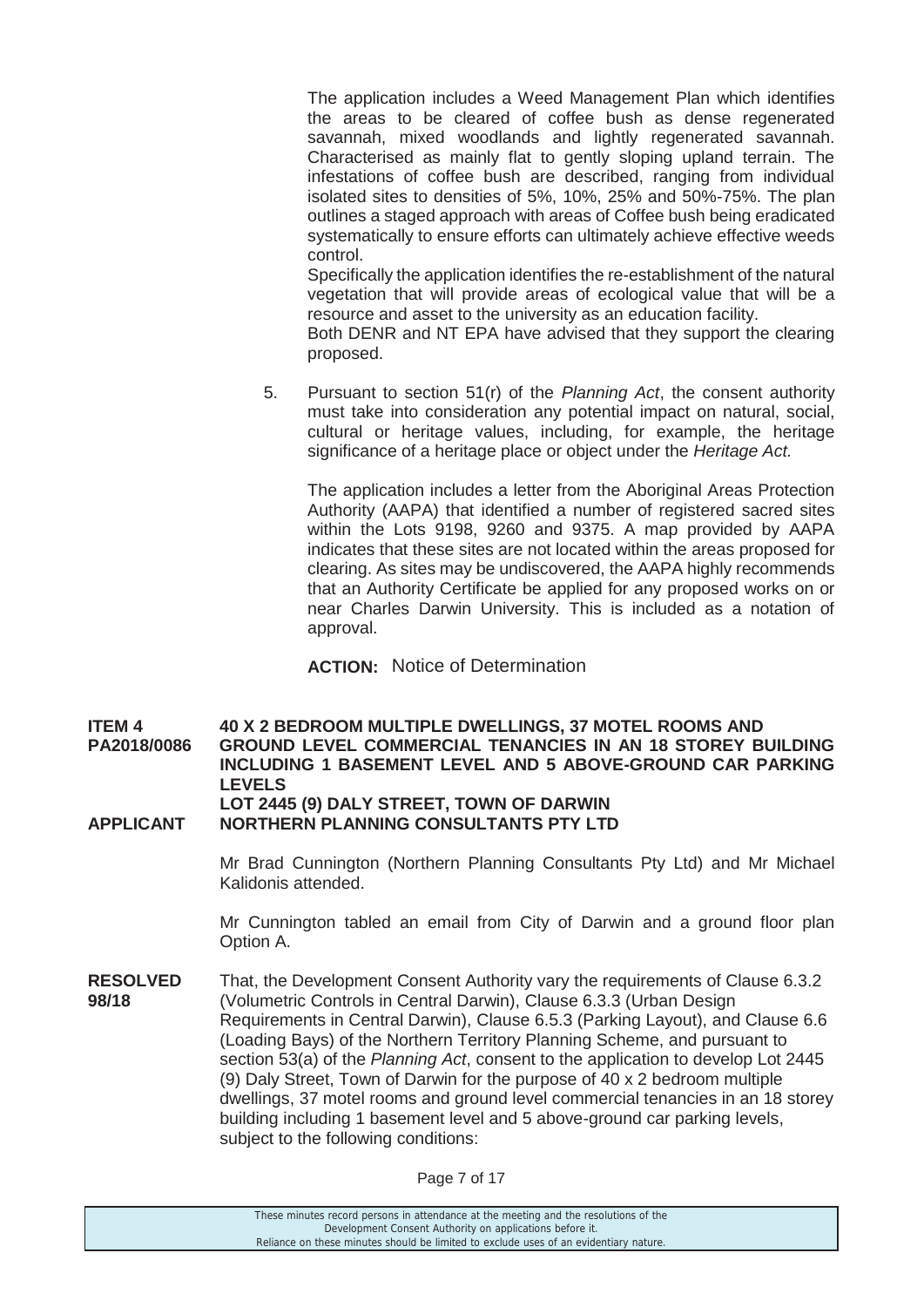### **CONDITIONS PRECEDENT**

- 1. Prior to the endorsement of plans and prior to the commencement of works (including site preparation), in principal approval is required for the location of the fire booster including opening doors to the requirements of the City of Darwin and Power and Water Corporation, to the satisfaction of the consent authority.
- 2. Prior to the endorsement of plans and prior to the commencement of works (including site preparation), approval is required for the provision of an awning to the Daly Street frontage to the requirements of the City of Darwin and Power and Water Corporation, to the satisfaction of the consent authority. The awnings shall not reduce the achievement of active frontages below 59.6% of the total length of the site boundary to the street.
- 3. Prior to the endorsement of plans and prior to the commencement of works (including site preparation), approval is required for the drop-off zone in the Daly Street road reserve to the requirements of the City of Darwin.
- 4. Prior to the endorsement of plans and prior to the commencement of works (including site preparation), a landscape plan is required to be submitted and approved by the consent authority. The landscape plan must be generally in accordance with that submitted with the application, except that the plan must be updated to reflect the approved development layout.
- 5. Prior to the endorsement of plans and prior to the commencement of works, a schematic plan demonstrating the on-site collection of stormwater and its discharge into the underground drainage system shall be submitted to and approved by the City of Darwin, to the satisfaction of the consent authority. The plan shall include details of site levels and connection point/s. The plan shall also indicate how stormwater will be collected on the site and connected to the underground or an alternate approved connection.
- 6. Prior to the commencement of works (including site preparation), a qualified person experienced in the investigation and assessment of contaminated land, must provide clearance that the grounds of the site are free of contaminants. This clearance will form part of this permit and must be provided to the Environment Division of the Department of Environment and Natural Resources, to the satisfaction of the consent authority.
- 7. Prior to the commencement of works (including site preparation), the applicant is to prepare an environmental and construction management plan to the requirements of the City of Darwin, to the satisfaction of the consent authority. The plan is to address construction access, haulage routes, public access, waste management and the use of Council land during construction.
- 8. Prior to the commencement of works (including site preparation), the applicant is to prepare a dilapidation report covering infrastructure within the road reserve to the requirements of the City of Darwin, to the satisfaction of the consent authority.
- 9. Prior to the commencement of works (including site preparation), a waste management plan shall be submitted and approved by the City of Darwin to the satisfaction of the consent authority.

Page 8 of 17

These minutes record persons in attendance at the meeting and the resolutions of the Development Consent Authority on applications before it. Reliance on these minutes should be limited to exclude uses of an evidentiary nature.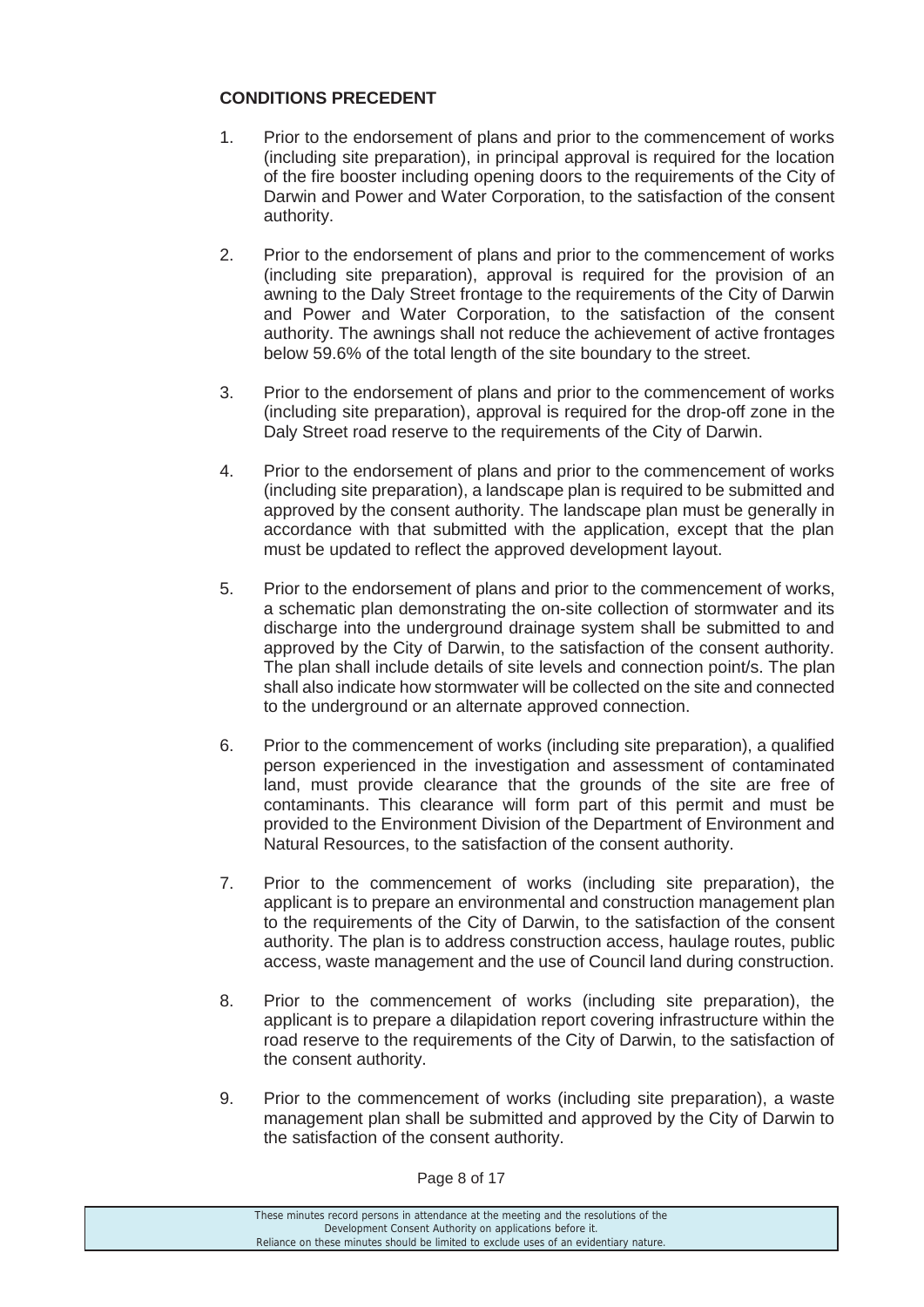#### **GENERAL CONDITIONS**

- 10. The works carried out under this permit shall be in accordance with the drawings endorsed as forming part of this permit.
- 11. The owner of the land must enter into agreements with the relevant authorities for the provision of water supply, drainage, sewerage, electricity facilities and telecommunication networks to the development shown on the endorsed plan in accordance with the authorities requirements and relevant legislation at the time.
- 12. Any developments on or adjacent to any easements on site shall be carried out to the requirements of the relevant service authority to the satisfaction of the consent authority.
- 13. All existing and proposed easements and sites for existing and required utility services must be vested in the relevant authority for which the easement or site is to be created.
- 14. The kerb crossovers and driveways to the site approved by this permit are to meet the technical standards of the City of Darwin, to the satisfaction of the consent authority.

The owner shall:

- (a) remove disused vehicle and/ or pedestrian crossovers;
- (b) provide footpaths/ cycleways;
- (c) collect stormwater and discharge it to the drainage network; and
- (d) undertake reinstatement works; all to the technical requirements of and at no cost to the City of Darwin, to the satisfaction of the consent authority.
- 15. The area(*s*) set-aside for the parking of vehicles and access lanes as shown on the endorsed plans must be:
- (a) constructed;
- (b) properly formed to such levels that they can be used in accordance with the plans;
- (c) surfaced with an all-weather-seal coat;
- (d) drained;
- (e) line marked to indicate each car space and all access lanes; and
- (f) clearly marked to show the direction of traffic along access lanes and driveways

to the satisfaction of the consent authority. Car spaces, access lanes and driveways must be kept available for these purposes at all times.

- 16. All substation, fire booster and water meter arrangements are to be appropriately screened to soften the visual impact of such infrastructure on the streetscape, to ensure that the infrastructure is sympathetic to and blends in with the design of the building. Details will need to be resolved to the satisfaction of the consent authority in consultation with the Power and Water Corporation, and NT Fire and Emergency Services.
- 17. Storage for waste disposal bins is to be provided to the requirements of City of Darwin, to the satisfaction of the consent authority.
- Page 9 of 17 18. Before the use commences the owner must, in accordance with Part 6 of the *Planning Act*, pay a monetary contribution to the City of Darwin for the

These minutes record persons in attendance at the meeting and the resolutions of the Development Consent Authority on applications before it. Reliance on these minutes should be limited to exclude uses of an evidentiary nature.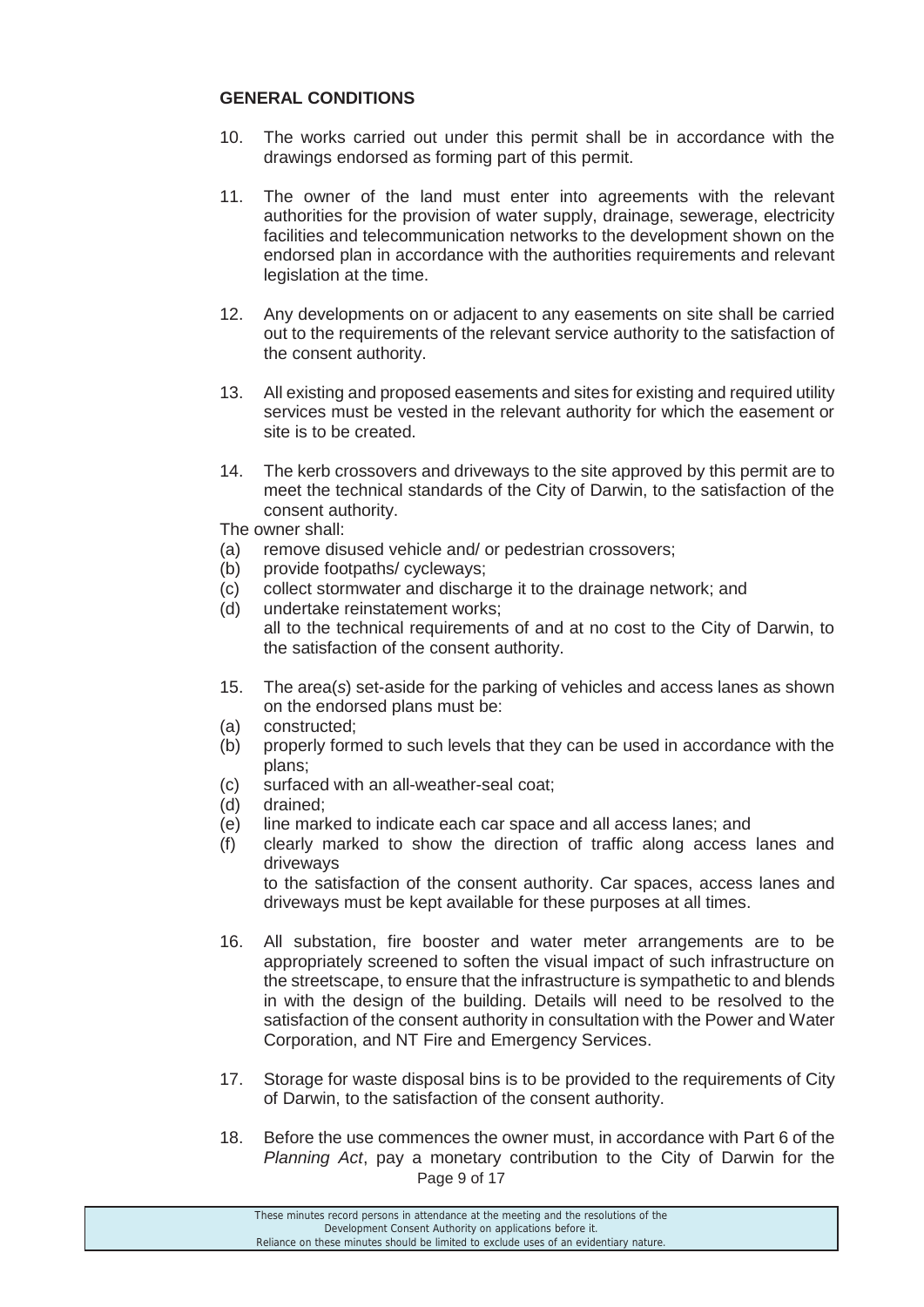upgrade of local infrastructure, in accordance with its Development Contribution Plan.

- 19. A Compliance Certificate under the *Swimming Pool Safety Act* issued by the Swimming Pool Safety Authority is required for the swimming pool/s prior to the commencement of the use/development to the satisfaction of the consent authority.
- 20. Written confirmation from a qualified traffic engineer that the car parking spaces and access lanes associated with the development comply with the relevant Australian Standards for car parking must be provided in instances where the car parking does not comply with the minimum requirements of Clause 6.5.3 (Parking Layout) of the Northern Territory Planning Scheme, to the satisfaction of the consent authority.
- 21. Confirmation shall be provided to Development Assessment Services (in the form of an email addressed to the Power and Water Corporation) from a suitable qualified professional confirming that all new number labels have been correctly installed at the Customer's Metering Panel(s) and water meters (where applicable). Please provide a copy of an email addressed to both landdevelopmentnorth@powerwater.com.au and powerconnections@powerwater.com.au.
- 22. Prior to the use/occupation of the development and connection of services (i.e. power and water), the owner of the land must apply for street addressing from the Surveyor-General of the Northern Territory. This will form the legal address and will be required to be placed on the meters within the development in accordance with the allocation. An Occupancy Permit will not be able to be granted until such time as addressing is obtained.
- 23. All air conditioning condensers (including any condenser units required to be added or replaced in the future) are to be appropriately screened from public view and from view of neighbouring or nearby developments (or developments reasonably anticipated), located so as to minimise thermal and acoustic impacts on neighbouring properties and condensate disposed of to ground level in a controlled manner to the satisfaction of the consent authority. The use of angled louvered slats for screening purposes is acceptable, however the slat screening must be designed with a panel to gap ratio, such that the condenser units are not readily visible from any angle.
- 24. All roof top plant equipment, equipment relating to the operation of the lift and any other equipment (such as any vents and ducting associated with requirements for stairwell pressurisation or other such ventilation purposes or similar) that will placed on the rooftop of the development shall be appropriately screened, or designed to soften the visual impact of such equipment from view from neighbouring or nearby developments (or developments reasonably anticipated).
- 25. All balconies are to be internally drained and discharge is to be disposed of at ground level and in a manner consistent with stormwater disposal arrangements for the site to the satisfaction of the consent authority.
- 26. All pipes, fixtures, fittings and vents servicing any building on the site must be concealed in service ducts or otherwise hidden from view to the satisfaction of the consent authority.

Page 10 of 17

These minutes record persons in attendance at the meeting and the resolutions of the Development Consent Authority on applications before it. Reliance on these minutes should be limited to exclude uses of an evidentiary nature.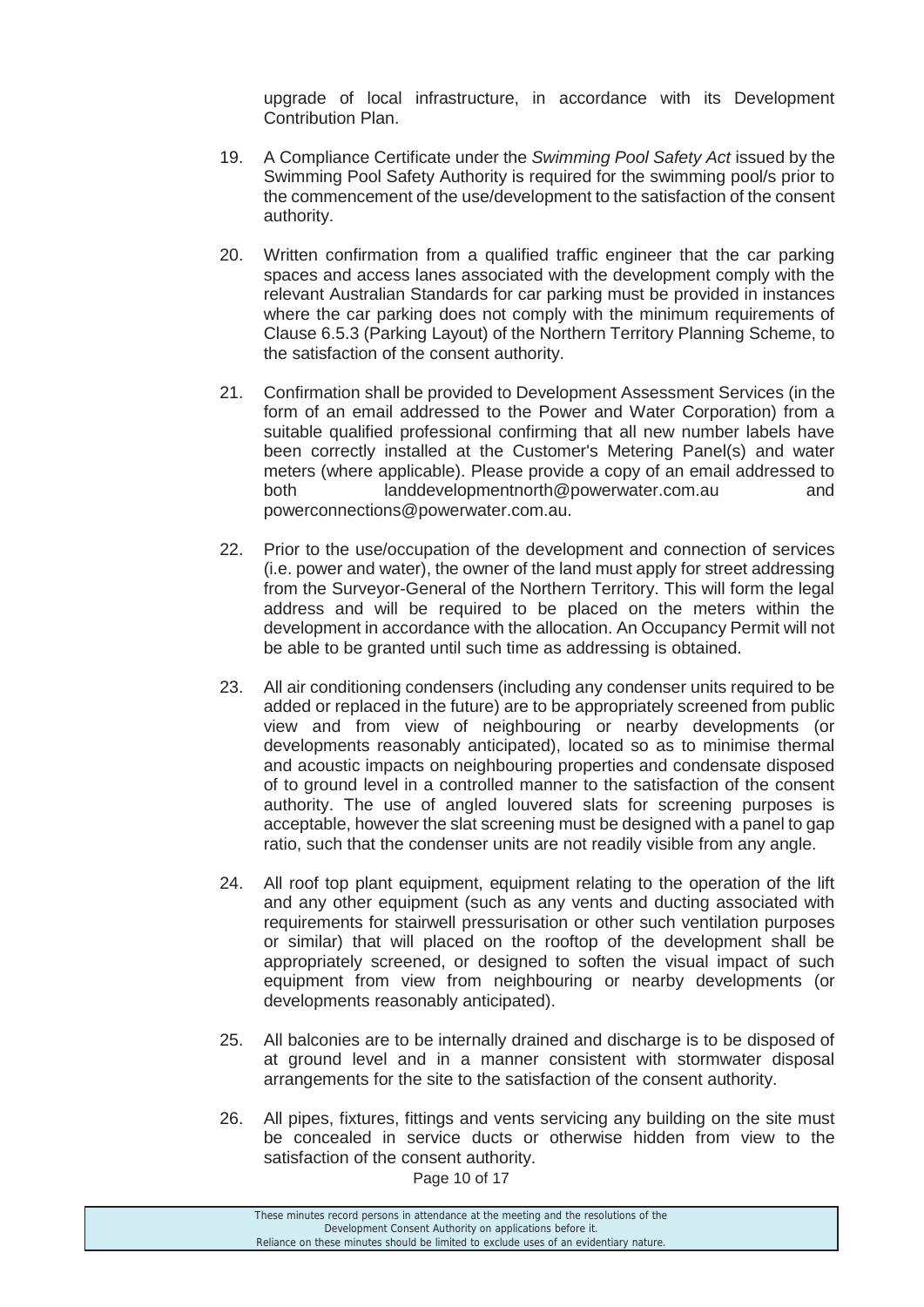- 27. Any security boom, barrier or similar device controlling vehicular access to the premises must be located a minimum of six metres inside the property to allow vehicles to stand clear of the Daly Street pavement and footpath.
- 28. No fence, hedge, tree or other obstruction exceeding a height of 0.6m is to be planted or erected so that it would obscure sight lines at the junction of the driveway and the public street.
- 29. General building lighting must be designed, baffled and located so as to prevent any adverse effect on adjoining land to the satisfaction of the consent authority.
- 30. Feature lighting to the building must be designed and located so as to prevent any adverse effect on adjoining land to the satisfaction of the consent authority.
- 31. The car parking shown on the endorsed plan(s) must be available at all times for the exclusive use of the occupants of the development and their visitors.
- 32. Appropriate soil erosion, sediment and dust control measures must be effectively implemented throughout the construction stage of the development and all disturbed soil surfaces must be suitably stabilised against erosion at completion of works, to the satisfaction of the consent authority.
- 33. Dust control measures must be employed throughout the construction stage of the development to the requirements of the Environment division of the Department of Environment and Natural Resources, to the satisfaction of the consent authority.
- 34. The loading and unloading of goods from vehicles must only be carried out on the land within the designated loading bay and must not disrupt the circulation and parking of vehicles on the land.
- 35. The landscaping works shown on the endorsed plans must be carried out and completed to the satisfaction of the consent authority.
- 36. The landscaping shown on the endorsed plans must be maintained to the satisfaction of the consent authority, including that any dead, diseased or damaged plants are to be replaced.

### **NOTES:**

- 1. Notwithstanding the approved plans, the demonstrated awning in the City of Darwin road reserve is subject to Council approval at no cost to Council.
- 2. Notwithstanding the approved plans, any proposed works (including landscaping and awnings) within the City of Darwin's road reserve is subject to approval and shall meet all requirements to the satisfaction of the City of Darwin, at no cost to Council.
- 3. Notwithstanding the approved plans, all signage is subject to City of Darwin approval, at no cost of Council.

Page 11 of 17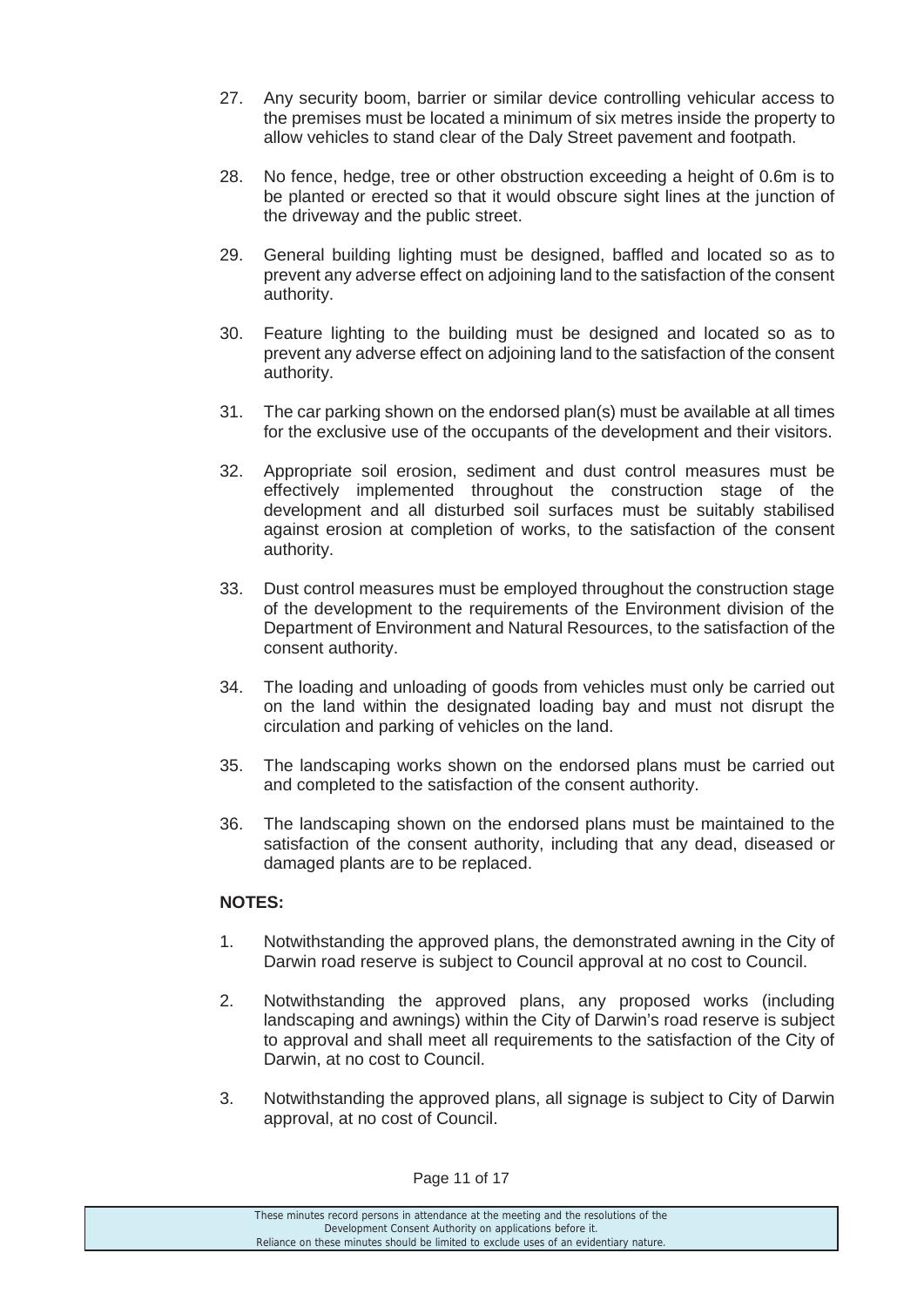- 4. The City of Darwin advises that all street trees shall be protected at all times during construction. Any tree on a footpath, which is damaged or removed during construction, shall be replaced, to the satisfaction of the General Manager Infrastructure, City of Darwin. A Tree Protection Zone (TPZ) shall be constructed for all existing trees to be retained within the development, in accordance with Australian Standards – AS 4970-2009 "Protection of Trees on Development Sites".
- 5. A "Permit to Work Within a Road Reserve" will be required from the City of Darwin before commencement of any work within the road reserve.
- 6. The City of Darwin advises that the applicant shall ensure that a building number is displayed in position clearly visible from the street in accordance with Council's by-laws.
- 7. The City of Darwin advises that the developer must protect and support adjacent properties and pedestrians during the basement excavation, and where necessary, underpin the adjoining premises to prevent any damage.
- 8. Darwin International Airport advises that separate requests for assessment and approval must be submitted to Darwin International Airport and the Department of Defence for any cranes used during construction that will infringe on either the Obstacle Limitation Surfaces (OLS) or Procedures for Air Navigation Services – Operations (PANS-OPS) surfaces for Darwin Airport.
- 9. Water Services advice that essential infrastructure is located in the road reserve adjacent to the property and that a separate approval for the use of cranes during construction should be submitted.
- 10. The Power and Water Corporation advises that the Water and Sewer Services **Development** Section (landdevelopmentnorth@powerwater.com.au) and Power Network Engineering Section (powerconnections@powerwater.com.au) should be contacted via email a minimum of 1 month prior to construction works commencing in order to determine the Corporation's servicing requirements, and the need for upgrading of on-site and/or surrounding infrastructure.
- 11. The Department of Defence requests that the developer provide Air Services Australia a copy of the 'as constructed' details of the development to assist with the reporting of tall structures.
- 12. The Environment division of the Department of Environment and Natural Resources advises that during the excavation, the basement may fill with turbid sediment laden stormwater. The proponent should ensure that any pitwater discharged from the development is in accordance with their document Guidelines to prevent pollution from building sites.
- 13. The Environment division of the Department of Environment and Natural Resources advises that construction work should be conducted in accordance with the Authority's Noise Guidelines for Development Sites. The guidelines specify that on-site construction activities are restricted to between 7am and 7pm Monday to Saturday and 9am to 6pm Sunday and Public Holidays. For construction activities outside these hours refer to the guidelines for further information.

Page 12 of 17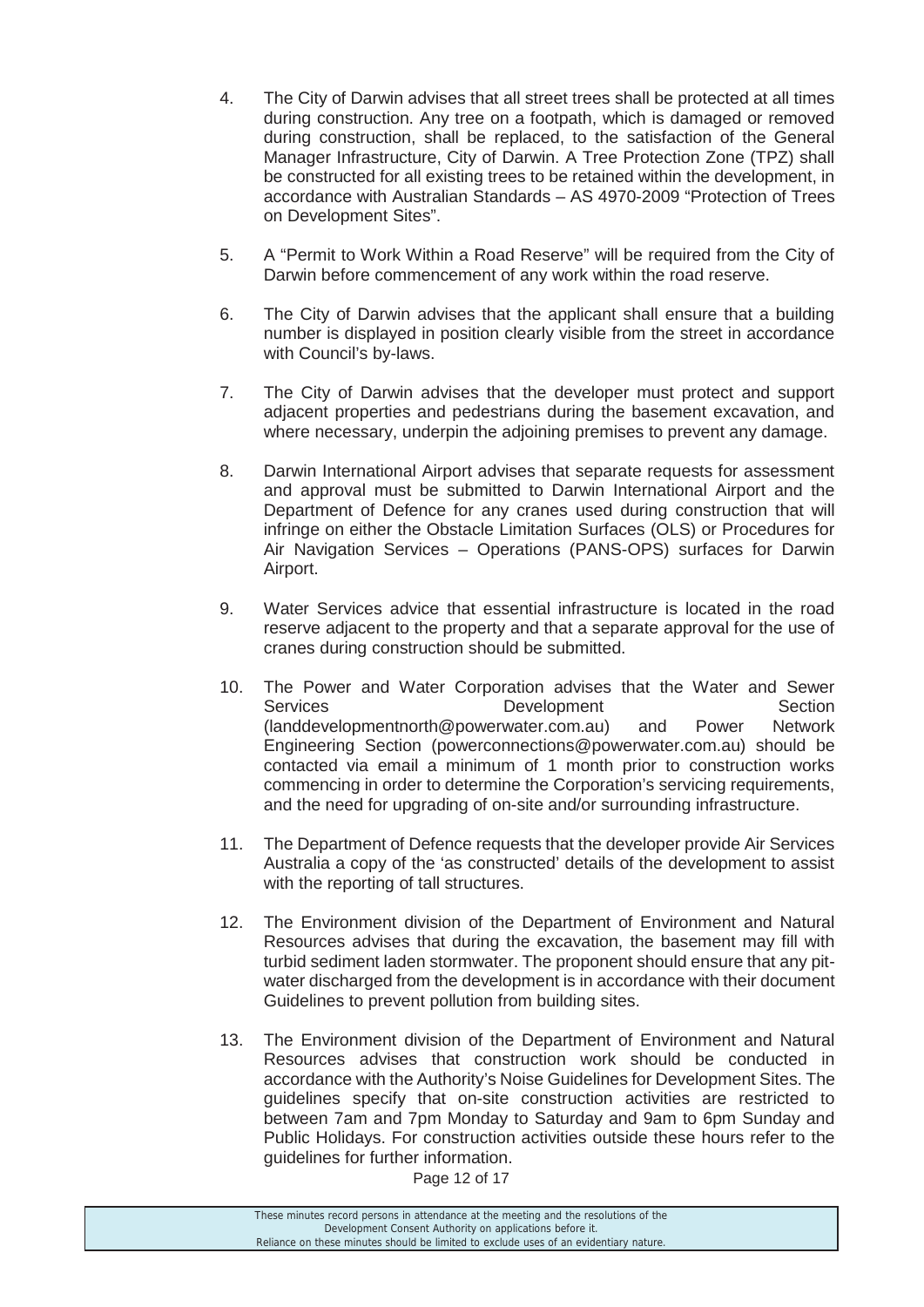- 14. The Surveyor-General advises you should immediately make application for unit/street addresses to the Survey and Land Records unit on (08) 8995 5354 (surveylandrecords@nt.gov.au).
- 15. The development and use hereby permitted should be designed, constructed, registered and operate in accordance with the National Construction Code of Australia, the NT Public Health Act and Regulations, the NT Food Act and National Food Safety Standards.
- 16. Any proposed works which fall within the scope of the Construction Industry Long Service Leave and Benefits Act must be notified to NT Build by lodgement of the required Project Notification Form. Payment of any levy must be made prior to the commencement of any construction activity. NT Build should be contacted via email (info@ntbuild.com.au) or by phone on 08 89364070 to determine if the proposed works are subject to the Act.
- 17. If you choose nbn to service your development, you will need to enter into a development agreement with nbn. The first step is to register the development via http://www.nbnco.com.au/develop-or-plan-with-thenbn/newdevelopments.html once registered nbn will be in contact to discuss the specific requirements for the development. Nbn requires you to apply at least 3 months before any civil works commence. All telecommunications infrastructure should be built to nbn guidelines found at http://www.nbnco.com.au/develop-or-plan-withthe-nbn/newdevelopments/builders-designers.html
- 18. The permit holder is advised that the proposal may have assessment implications under the Waste Management and Pollution Control Act. More information can be found on the Northern Territory Environment Protection Authority website at: https://ntepa.nt.gov.au/waste-pollution. The applicant is encouraged The applicant is encouraged to contact the NT EPA on (08) 8924 4218 or ntepa@nt.gov.au.

### **REASONS FOR THE DECISION**

1. Pursuant to section 51(a) of the *Planning Act,* the consent authority must take into consideration the planning scheme that applies to the land to which the application relates.

 A mixed use development comprising a motel, commercial use and multiple dwellings is consistent with the primary purpose of Zone CB (Central Business), in providing for a diversity of activities including administrative, judicial, professional, office, entertainment, cultural, residential and retail and other business activities with a commitment to the separation of incompatible activities.

Page 13 of 17 2. The application was initially deferred by the authority to enable the applicant to provide further information including amended plans demonstrating a drop-off zone to the Daly Street frontage to consider how vehicles servicing visitors to the motel can be accommodated as part of the development. The amended plans allowed the consent authority to seek comments from the City of Darwin in relation to this component prior to determining the application. In correspondence dated 7 June 2018, the City of Darwin confirmed acceptance of a dropoff zone "Option A" in the Daly Street road reserve. Condition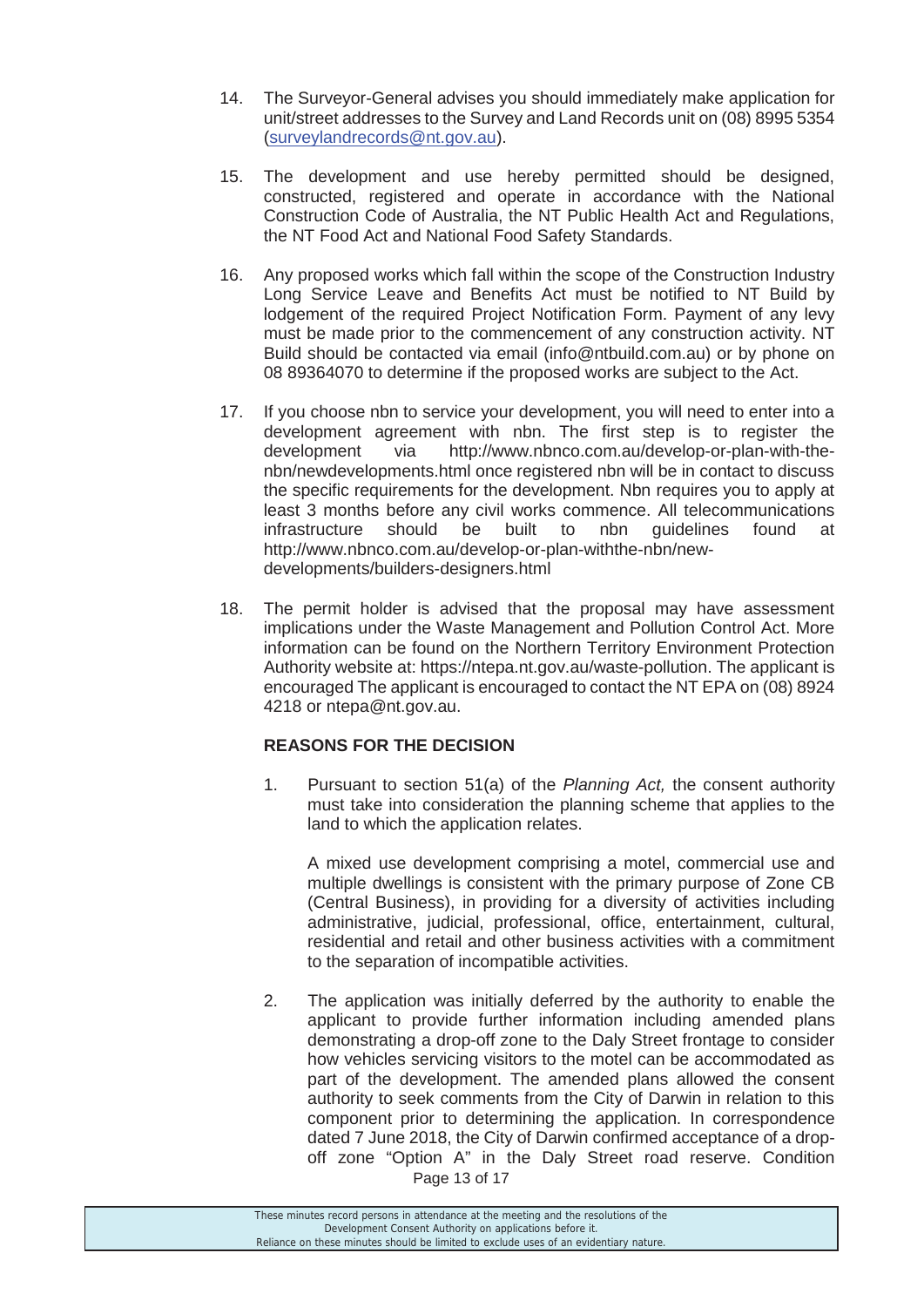Precedents 2 and 3 on the Development Permit ensure that Council's requirements for the design are met prior to any construction occurring, including in meeting the applicable Australian Standards, the inclusion of street trees, sign-posting, and the awning design.

3. Clause 2.5 (Exercise of Discretion by the Consent Authority) requires that the Authority only vary requirements specified in Part 4 of the Planning Scheme where it is satisfied that special circumstances justify the granting of consent. The development varies the requirements of Clauses 6.3.2 (Volumetric Controls in Central Darwin), 6.3.3 (Urban Design Requirements in Central Darwin), 6.5.3 (Parking Layout), and 6.6 (Loading Bays) of the Planning Scheme.

 The development is broadly consistent with the volumetric controls required by Clause 6.3.2 (Volumetric Controls in Central Darwin), including building heights, the maximum floor areas, and the maximum building dimensions at Tier 2, however varies the setbacks at Tiers 1 and Tier 2. At Tier 1, the balconies and motel room windows have reduced setbacks of 3.1m and 4.7m from the adjoining boundary when 6m is required. At Tier 2, the 'Podium' extends 0.8m above 25m at level 7, and the 'transfer slab' extends to a height of 2.1m near the Daly Street frontage resulting in an increased height of Tier 1. Also, at levels 8 – 18, window shades to the north-east and south-west boundaries are setback 5.7m, and protruding angular balcony edges to the northwest and south-east boundaries are setback 5.3m.

 Despite the variations, the siting and mass of the building is still expected to achieve the objectives of Clause 6.3.2 equivalent to that of a compliant building, with the following identified as special circumstances:

- The built form maximises the potential for view corridors to the Darwin harbour. Although the Tier 1 podium level extends to a height of 0.9m, the height increase is unlikely to be noticeable from adjoining land, and as it is comparable to that approved for a 17 storey building on the adjoining land at 13 Daly Street, is unlikely to affect view corridors to the Darwin harbour. The location of a transfer slab which is 2.1m above Tier 1 is also unlikely to more broadly affect views because of the scale of noncompliance, and also due to an existing 12 storey building to the south-west at 108 Mitchell Street. The protruding balcony edges and window shades should not compromise views as the balcony edges are open and visually permeable, with all walled components meeting the 6m setback. The balconies also allow for the maximising of oblique views through permeable building corners, which is complemented by an increased setback of 6.7m to the solid components of the building at Tier 2 from Daly Street which allows some increased views beyond a compliant design.
- Reduced balcony and window shade setbacks at Tier 2 are not likely to affect the penetration of breeze circulation and daylight between this and any adjacent buildings, given these are permeable building features. The variations sought at Tier 1 do not affect the penetration of breeze circulation and daylight given there are no minimum setbacks or floor area requirements as part of Tier 1 for non-habitable building components.

Page 14 of 17

| These minutes record persons in attendance at the meeting and the resolutions of the  |  |
|---------------------------------------------------------------------------------------|--|
| Development Consent Authority on applications before it.                              |  |
| Reliance on these minutes should be limited to exclude uses of an evidentiary nature. |  |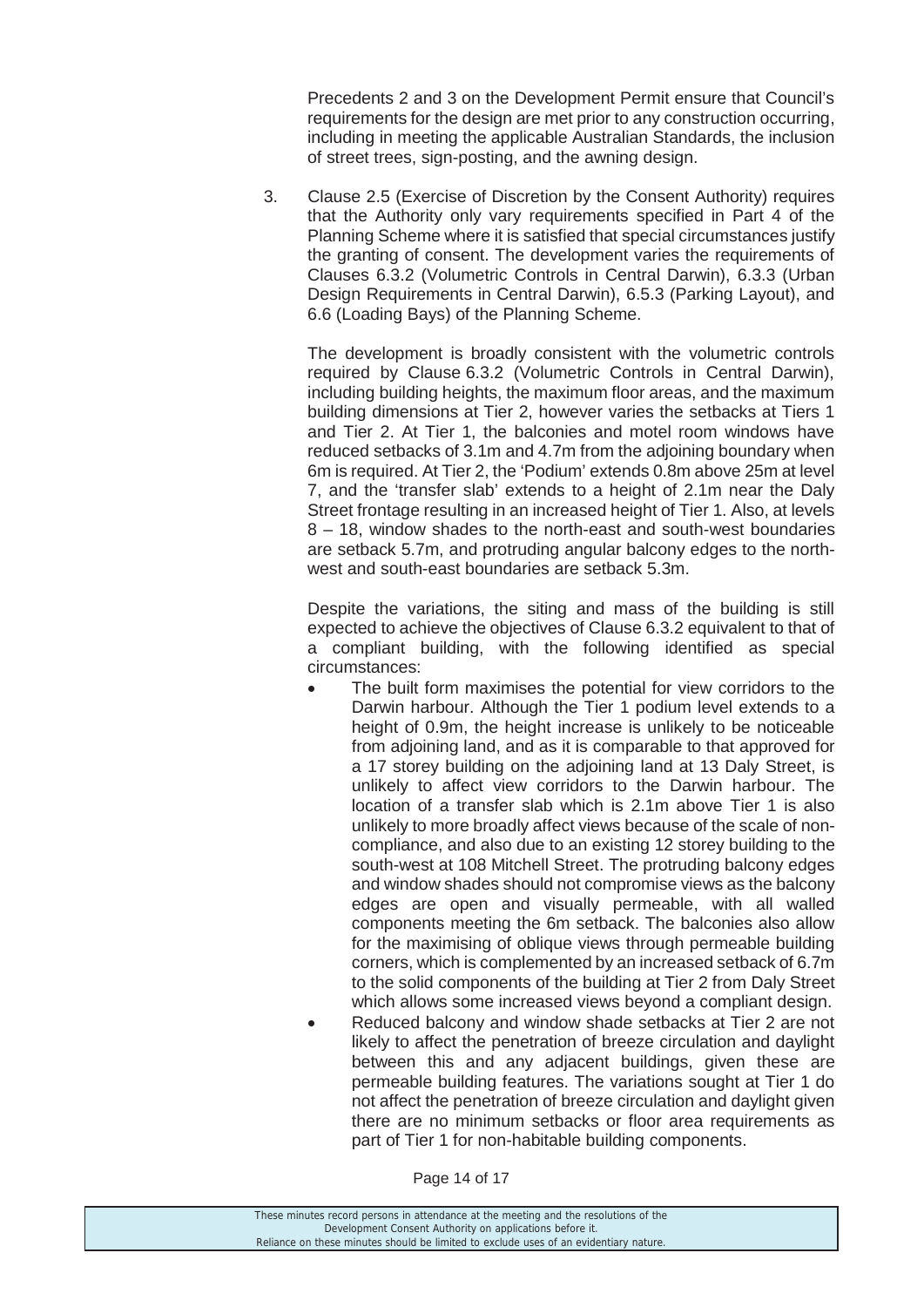- At Tier 1, privacy for residents of adioining properties is ensured through podium walls and densely vegetated species to provide an effective privacy screen. Information submitted with the application confirms that the species have been deemed as suitable to allow for plant growth, and conditions have been included to ensure the health and management of plants over time given the reduced setbacks. This variation is noted as affecting the motel rooms only, as where the achievement of privacy depends on the management of landscaping, this is intended to occur more broadly through the overall building management rather than by individual unit owners. At Tier 2, as only an angled corner of each balcony encroaches within the setbacks to the north-west and south-east boundaries, and as the main private open space area is achieved without relying on this encroachment, the potential for overlooking of adjacent sites is comparable to a compliant design.
- The development is considered to reasonably anticipate the future development of adjoining sites, through the overall design response to the volumetric controls in achieving the view corridors, daylight and breeze circulation, and privacy for adjacent sites. The adjoining land to the north-east at 13 Daly Street is approved for the development of a 17 storey building and the determination above has considered the configuration of this built form.

 The design of the car park largely accords with Clause 6.5.3 (Parking Layout), which ensures that a parking area is appropriately designed, constructed and maintained for its intended purpose. The design includes however a number of non-compliant bays at the end of each driveway where normally an extension of the driveway by an additional 1m is required. All but one of these spaces are located opposite access ramps and provide adequate space for reversing from the parking spaces. As space 17 on level 5 is not provided with the access ramp opposite, it is nominated as a 'small' parking bay, and the designation and signage of this space will ensure that only suitable vehicles attempt to use this bay. A condition requires a statement from a suitably qualified person that where the design varies from the Clause requirements, that the design accords with the relevant Australian Standards.

 Clause 6.6 (Loading Bays) provides for the loading and unloading of vehicles associated with the use of the land. Only 1, rather than 2 loading bays is provided, however the loading bay provided meets the minimum dimension requirements. The loading bay is expected to be shared between the motel and commercial tenancy components given the relatively small size of each component, and given the relevant area thresholds that Clause 6.6 anticipates a single loading bay will service.

4. The development also varies Clause 6.3.3 (Urban Design Requirements in Central Darwin). The purpose of Clause 6.3.3 is to promote exemplary urban design in Central Darwin and the building complies with a number of requirements of this clause, including providing a full length awning, providing legible building entrances, and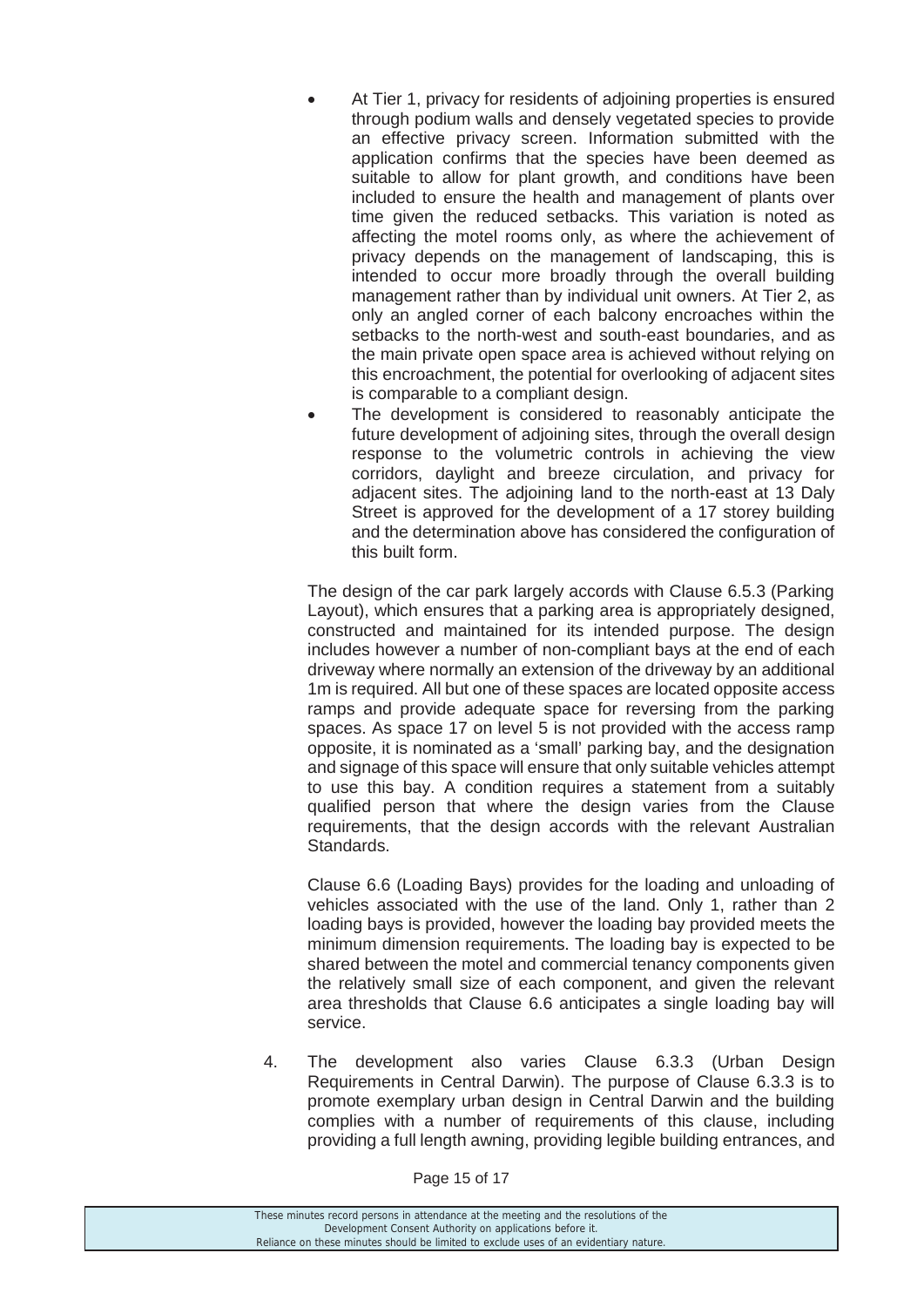providing an articulated podium and tower. However, the application varies the active frontage requirements with 59.6% achieved to Daly Street rather than the required 75%. Sub-clause 6.3.3(7) allows the consent authority to consent to an application that is not in accordance with the 75% active frontage requirement, if it is satisfied that compliance would be impractical. The consent authority determined that compliance is impractical as:

- a. The building services at street level are limited to the fire booster, fire access stairs, and a single driveway. These are the minimum required by the service agencies. The substation has been located on level 1, plus other services grouped to minimise the impact on the frontage.
- b. The reduced percentage is largely due to the minimal site frontage length of only 31.9m.
- c. Only 2 other lots on Daly Street have similar frontages, with all others having a wider frontage and often with 2 street frontages.

 During assessment the applicant provided clarification of the intended upper level car park screening confirming that the powder coated aluminium perforated screens will have reduced visibility however still allow for ventilation. Amended plans were also provided which included feature art murals to the podium walls.

5. Pursuant to section 51(j) of the *Planning Act*, the consent authority must take into consideration the capability of the land to which the proposed development relates to support the proposed development and the effect of the development on the land and on other land, the physical characteristics of which may be affected by the development. Also, pursuant to section 51(m) of the *Planning Act*, the consent authority must take into account the public utilities or infrastructure provided in the area in which the land is situated, the requirement for public facilities and services to be connected to the land, and the requirement, if any, for those facilities, infrastructure or land to be provided by the developer for that purpose.

 The overall height and scale of the development is largely consistent with that anticipated in the Darwin CBD with respect to capability of the land and the effect on surrounding properties. Comments from the City of Darwin, Power and Water Corporation, Department of Defence and Darwin International Airport have been sought in relation to the capability of the land including the proposed access arrangements, treatment of the 3m sewer easement along the rear boundary, and building heights with no land capabilities issues identified. The Environment division of the Department of Environment and Natural Resources have identified that the historic use of the site suggests that the soils may contain contaminates and have requested a site investigation be prepared. All other service authority requirements have also been addressed through conditions.

6. Pursuant to section 51(n) of the *Planning Act*, the consent authority must take into consideration the potential impact on the existing and future amenity of the area in which the land is situated.

Page 16 of 17 The development is consistent with the broader intent of Zone CB (Central Business) and applicable clauses, including the overall height,